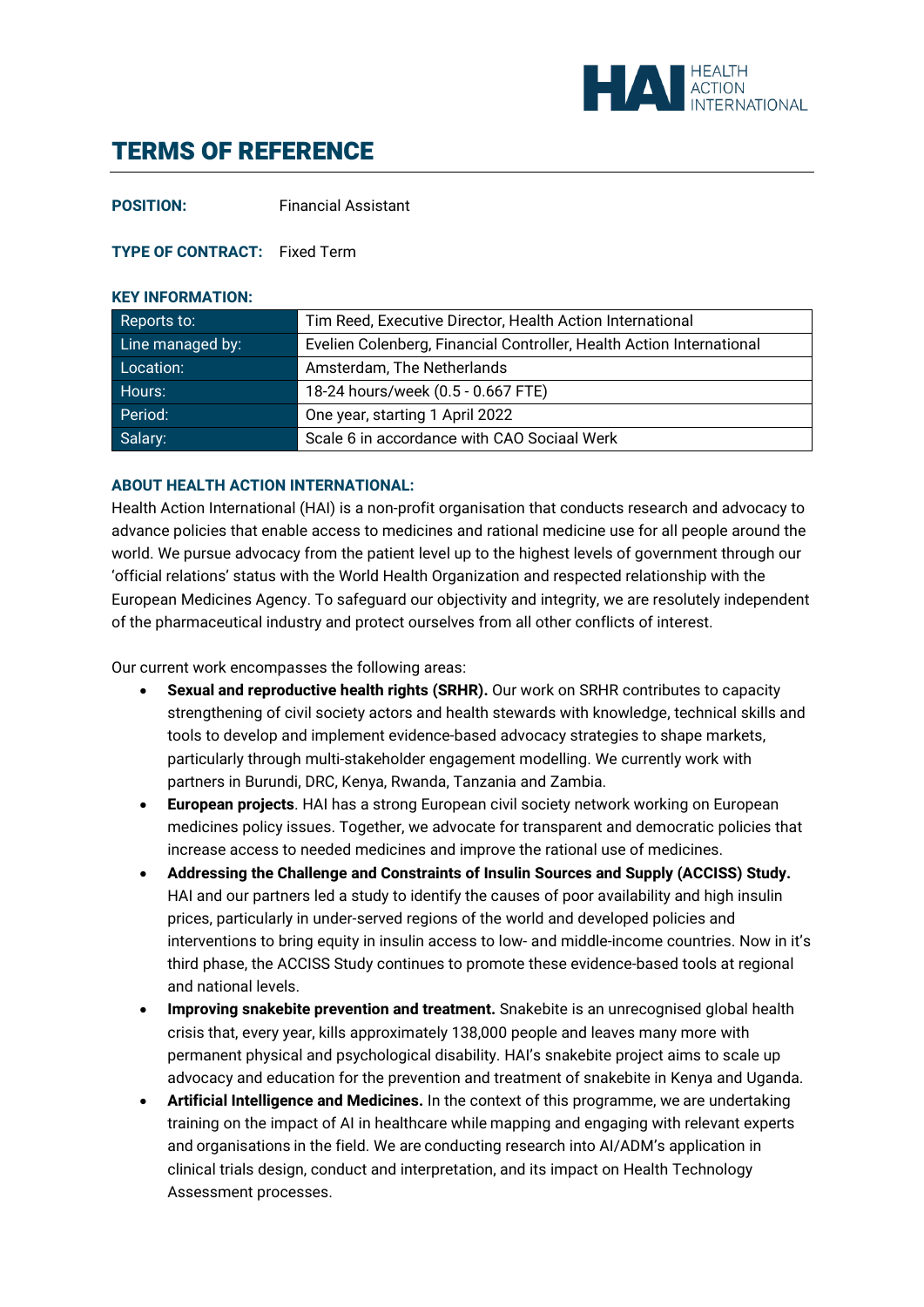# **THE ROLE**

HAI is seeking a professional, motivated and experienced self-starter, with a background in financial control, accountancy or book-keeping, to assist with HAI's internal and external financial control (turnover 2021: € 1.95 million). You will have a track-record in financial control, preferably with a foundation working internationally, coupled with experience in Dutch accounting methods. Your role will include day-to-day financial project management and budgeting under the supervision of the Financial Controller and reporting to the Executive Director. You will be responsible for the preparation of draft project budgets, estimates and actual results as well as cash-flow forecasts and internal (foundation) and external (donor) financial project reports, so accuracy is a must. The timely and accurate financial reporting of our project partners is also part of your responsibilities.

# **DUTIES**

- To assist with the preparation of financial documents for a new project over six African countries.
- To contact and guide our partners with their financial administration.
- To support the Financial Controller with the preparation of draft financial reports for funders and donors
- Identify funding opportunities.
- Accurate book-keeping, including cost centre coding;
- Use of accounting and project management software package;
- Maintaining accurate and up-to-date accounting records;
- Ensure project funding expenditure and recording is maintained in accordance with Grant Agreements;
- Assisting with the preparation of subsidy applications;
- Ensure that accountants documents are properly filed;
- Improve systems/procedures to enhance internal controls for audit requirements;
- Work in close collaboration with the HAI team and project partners for optimal development of funding applications and donor reports, and the monitoring of programmatic progress.
- Other duties at the behest of the Deputy- or Executive Director.
- Support HAI's fundraising activities.
- General administrative duties as required.

## **ORGANISATIONAL POSITION**

- The Financial Assistant will work in close collaboration with HAI staff located in Amsterdam, as well as partner organisations in a range of countries.
- The Financial Assistant will be line-managed by the Financial Controller.
- The Financial Assistant will report to the HAI Executive Director.

# **PERSONAL ATTRIBUTES AND OTHER REQUIREMENTS**

- A qualification/degree in accounting, finance or a related field;
- Good knowledge of administrative and accounting regulations in the Netherlands;
- Good computer skills (MS Office, in particular an excellent knowledge of Excel/accounting software);
- Experience with EU reporting, and or working experience with an NGO is desirable;
- Proficient verbal and written English and Dutch, French is a plus;
- Analytical skills relevant to financial administration is essential.
- Well-organised and detail-orientated.
- Hard-working, collaborative, passionate about making a difference, and committed to HAI's values.
- Employee is, at the start date of the employment, in possession of a valid work permit for the Netherlands, for the duration of the agreement.